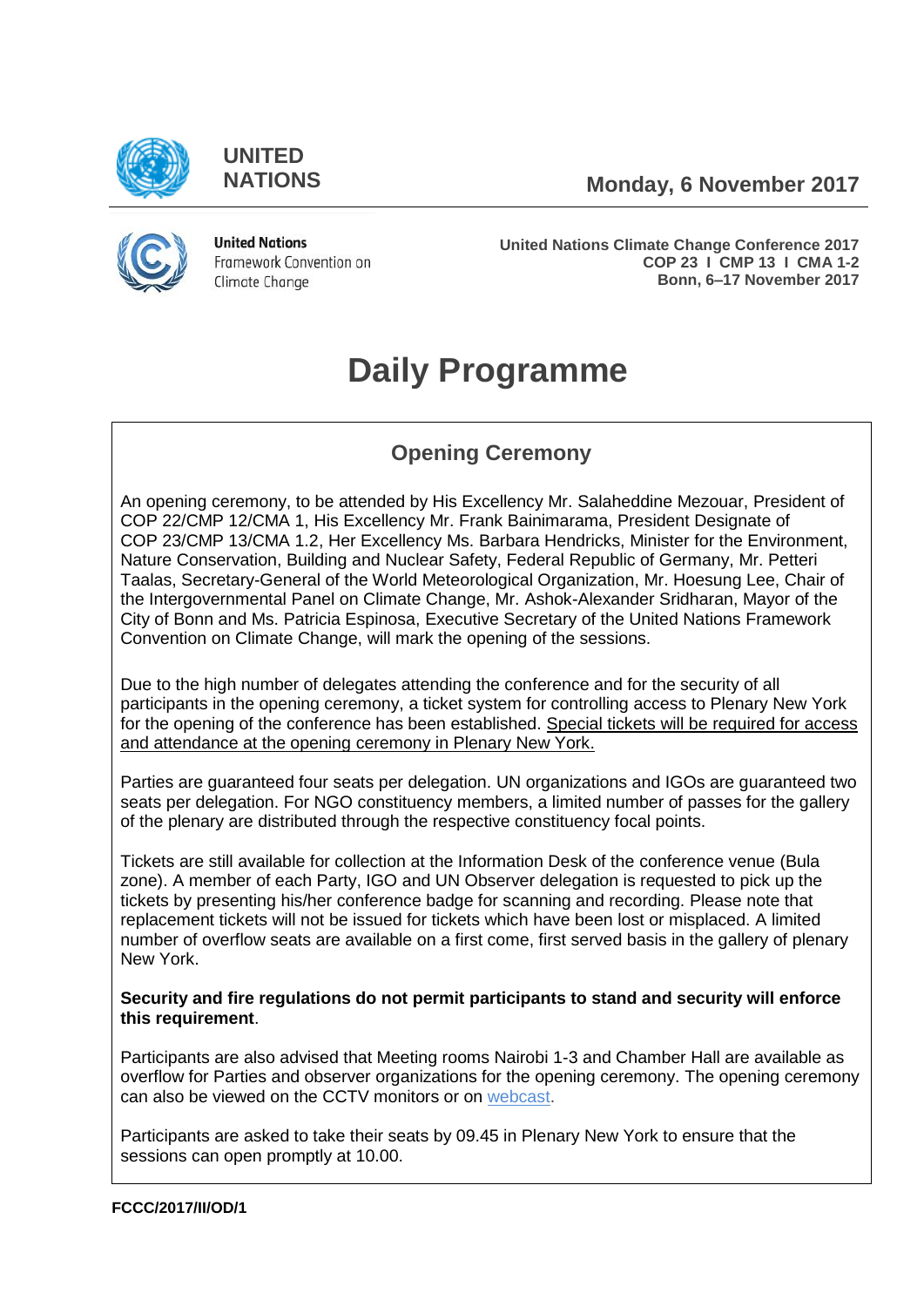# Today at a glance

# **PLENARY MEETINGS**

| <b>COP - 1st plenary meeting</b>                            | 10.00                     | <b>Plenary New York</b> |
|-------------------------------------------------------------|---------------------------|-------------------------|
| <b>CMP - 1st plenary meeting</b>                            | upon completion<br>of COP | <b>Plenary New York</b> |
| <b>CMA - 8th plenary meeting</b>                            | upon completion<br>of CMP | <b>Plenary New York</b> |
| Joint COP-CMP-CMA Meeting - 2 <sup>nd</sup> plenary meeting | upon completion<br>of CMA | <b>Plenary New York</b> |
| <b>SBSTA - 1<sup>st</sup> plenary meeting</b>               | 15.00-17.00               | <b>Plenary New York</b> |
| SBI - 1 <sup>st</sup> plenary meeting                       | 15.00-17.00               | <b>Plenary Genf</b>     |
| Joint SBSTA-SBI Meeting - 2 <sup>nd</sup> plenary meeting   | upon completion<br>of SBI | <b>Plenary Genf</b>     |

# **OPEN MEETINGS CLOSED MEETINGS**

| <b>Special meetings and events</b> | <b>Groups other than the Convention and Protocol</b><br><b>Bodies</b> |
|------------------------------------|-----------------------------------------------------------------------|
| <b>UNFCCC and related events</b>   | <b>Observer organizations</b>                                         |

# **ANNOUNCEMENTS**

**[Welcome reception](#page-11-0)**

Please note that demands of the negotiation process might necessitate changes to this meetings schedule. For real-time information on all meetings, please consult the [live meetings schedule](https://grandreserva.unfccc.int/grandreserva/public/schedule?time=2017%2F11%2F06&conference_id=70&meeting_type=&body=&webcast=0) on CCTV.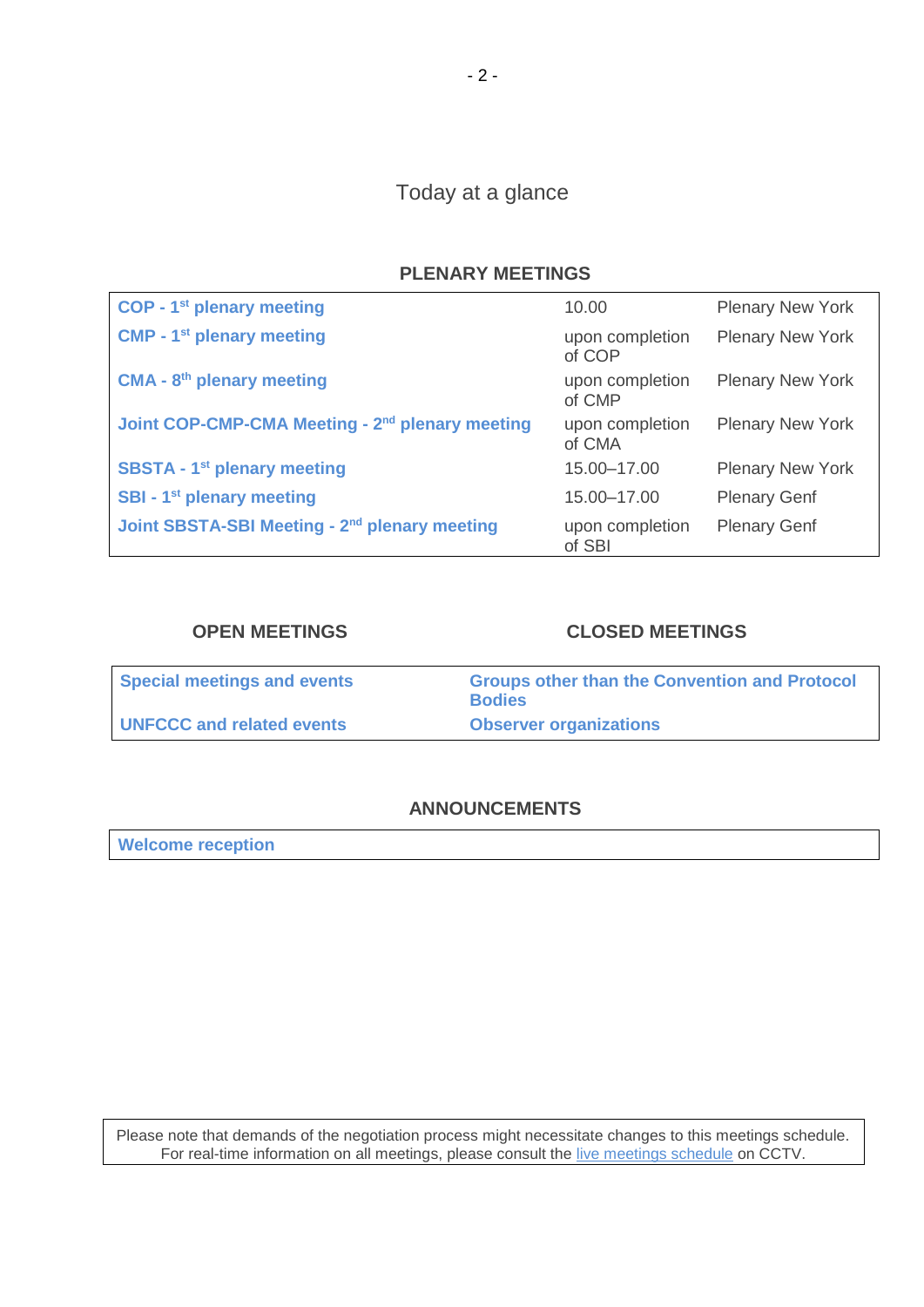# **PLENARY MEETINGS**

(Open to all participants)

<span id="page-2-0"></span>

| Conference of the Parties (COP) |  |  |  |
|---------------------------------|--|--|--|
|---------------------------------|--|--|--|

**10.00 (The meeting will include an opening ceremony, see p. 1)** 1<sup>st</sup> meeting

1. Opening of the session *[Item 1 of the provisional agenda]*

2. Organizational matters *[Item 2 of the provisional agenda]*

Election of the President of the Conference of the Parties at its twenty-third session *[Item 2(a) of the provisional agenda]*

Adoption of the rules of procedure *[Item 2(b) of the provisional agenda]*

Adoption of the agenda *[Item 2(c) of the provisional agenda]*

Election of officers other than the President *[Item 2(d) of the provisional agenda]*

Admission of organizations as observers *[Item 2(e) of the provisional agenda]*

Organization of work, including the sessions of the subsidiary bodies *[Item 2(f) of the provisional agenda]*

Click [here](http://unfccc.int/meetings/bonn_nov_2017/session/10376/php/view/documents.php#c) for the full COP provisional agenda and all corresponding documents.

<span id="page-2-1"></span>Conference of the Parties serving as the meeting of the Parties to the Kyoto Protocol (CMP)

**To start upon completion of the opening of the COP** 1<sup>st</sup> meeting **Plenary New York** 

- 1. Opening of the session *[Item 1 of the provisional agenda]*
- 2. Organizational matters *[Item 2 of the provisional agenda]*

Adoption of the agenda *[Item 2(a) of the provisional agenda]*

Election of additional officers *[Item 2(b) of the provisional agenda]*

Organization of work, including the sessions of the subsidiary bodies *[Item 2(c) of the provisional agenda]*

Status of ratification of the Doha Amendment to the Kyoto Protocol *[Item 2(e) of the provisional agenda]*

Click [here](http://unfccc.int/meetings/bonn_nov_2017/session/10377/php/view/documents.php#c) for the full CMP provisional agenda and all corresponding documents.

**Plenary New York**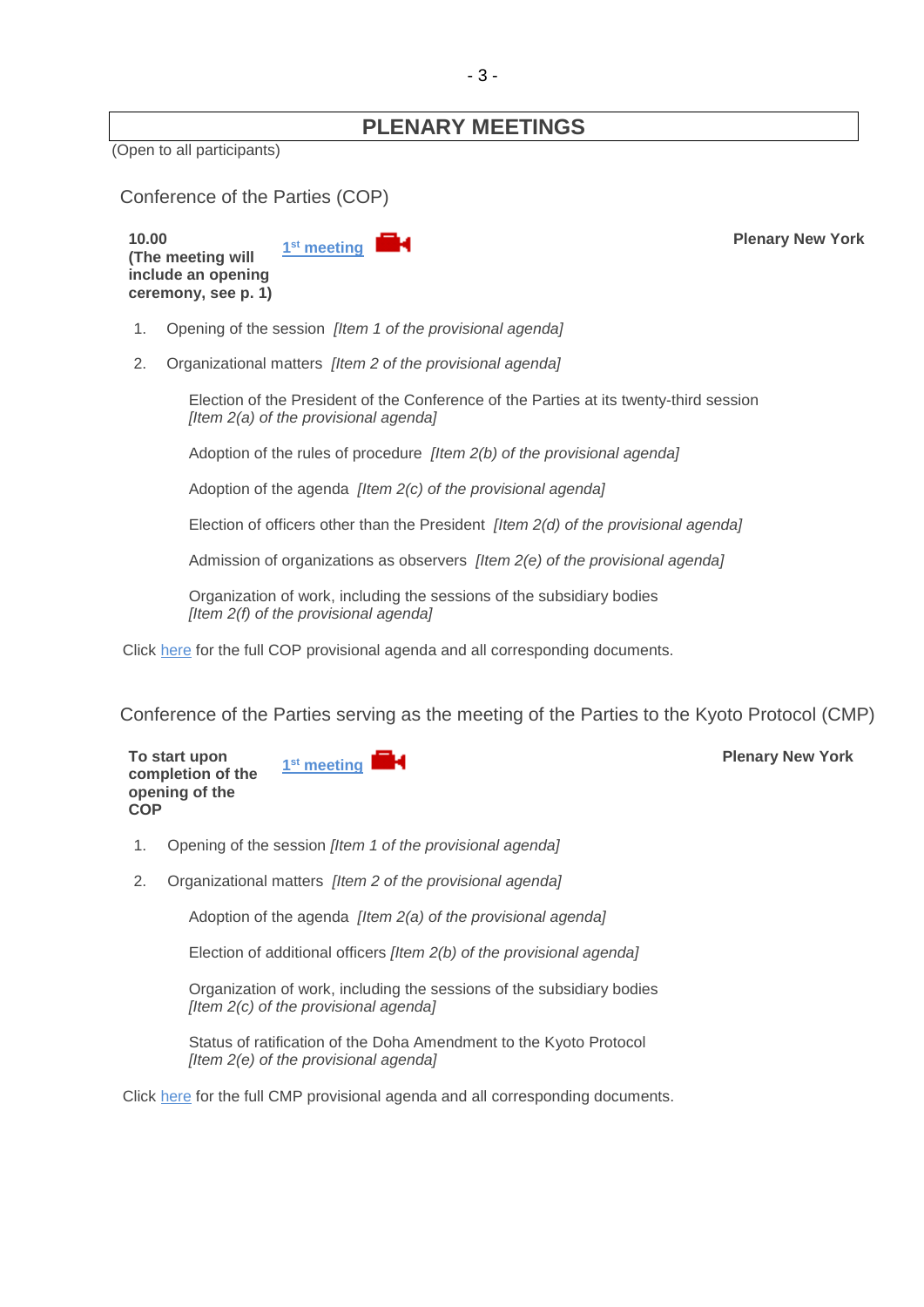<span id="page-3-0"></span>Conference of the Parties serving as the meeting of the Parties to the Paris Agreement (CMA)

**To start upon completion of the opening of the CMP 8 th [meeting of the CMA](http://unfccc.cloud.streamworld.de/ondemand) Plenary New York**

- 1. Opening of the session *[Agenda item 1]*
- 2. Organizational matters *[Agenda item 2]*

Adoption of the agenda *[Agenda item 2(a)]*

Election of additional officers *[Agenda item 2(c)]*

Organization of work *[Agenda item 2(d)]*

Status of ratification of the Paris Agreement *[Agenda item 2(e)]*

Click [here](http://unfccc.int/meetings/bonn_nov_2017/session/10378/php/view/agenda.php#c) for the full CMA agenda and all corresponding documents.

Joint plenary meeting of the Conference of the Parties (COP) and the Conference of the Parties serving as the meeting of the Parties to the Kyoto Protocol (CMP) and the Conference of the Parties serving as the meeting of the Parties to the Paris Agreement (CMA)

**To start upon completion of the opening of the CMA 2 nd [meeting of the COP and 2](http://unfccc.cloud.streamworld.de/ondemand)nd meeting of the CMP and 9 th meeting of the CMA Plenary New York**

Click [here](http://unfccc.int/meetings/lima_dec_2014/session/8531/php/view/documents.php) for the full [COP/](http://unfccc.int/meetings/bonn_nov_2017/session/10376/php/view/documents.php#c)[CMP](http://unfccc.int/meetings/bonn_nov_2017/session/10377/php/view/documents.php#c) provisional agenda, the full [CMA](http://unfccc.int/meetings/bonn_nov_2017/session/10378/php/view/agenda.php#c) agenda and all corresponding documents.

<span id="page-3-1"></span>Subsidiary Body for Scientific and Technological Advice (SBSTA)

**15.00–17.00**

**1 st [meeting](http://unfccc.cloud.streamworld.de/ondemand)** 

**Plenary New York**

- 1. Opening of the session *[Item 1 of the provisional agenda]*
- 2. Organizational matters *[Item 2 of the provisional agenda]*

Adoption of the agenda *[Item 2(a) of the provisional agenda]*

Organization of the work of the session *[Item 2(b) of the provisional agenda]*

Election of officers other than the Chair *[Item 2(c) of the provisional agenda]*

3. Nairobi work programme on impacts, vulnerability and adaptation to climate change *[Item 3 of the provisional agenda]*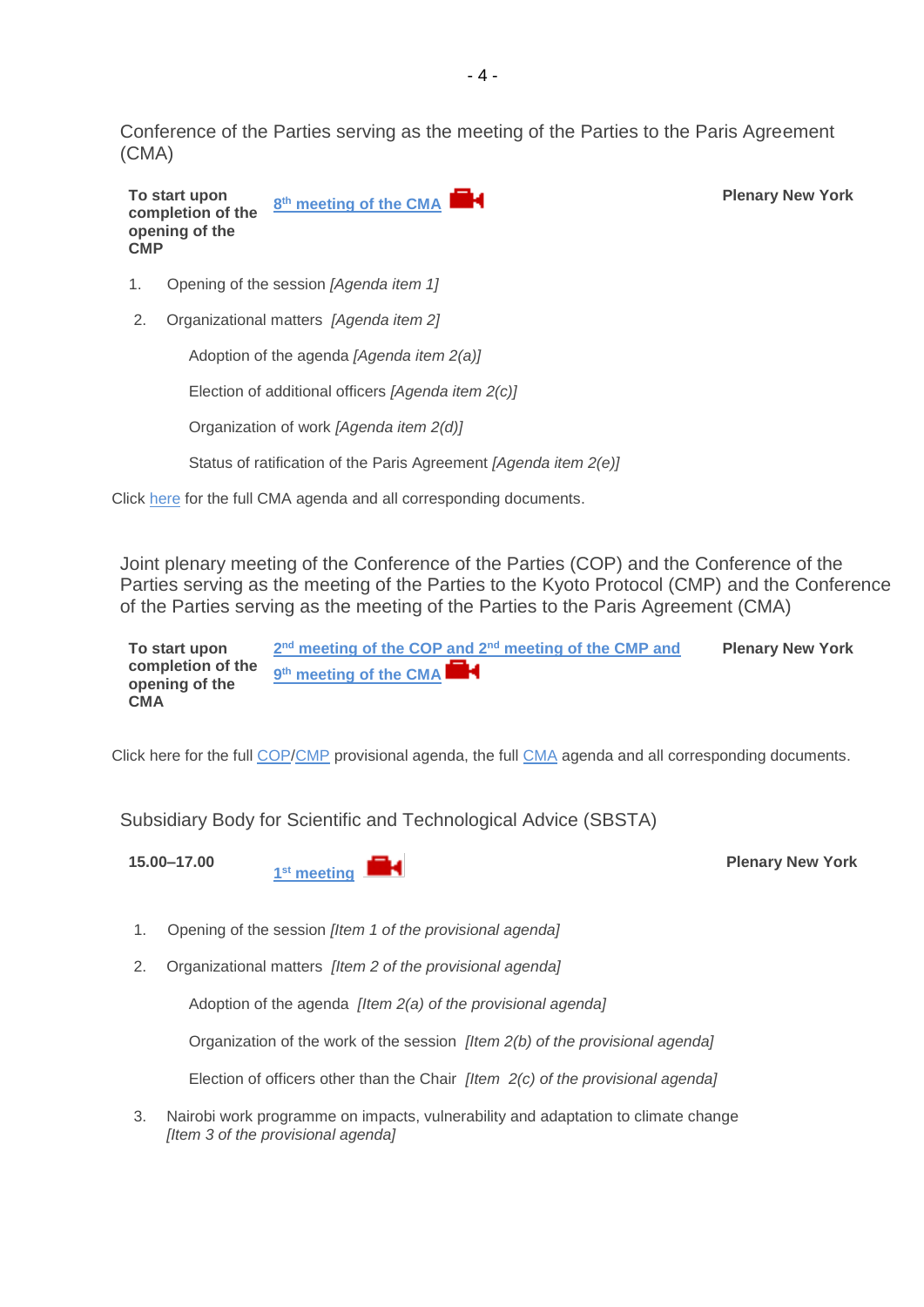- 4. Report of the Executive Committee of the Warsaw International Mechanism for Loss and Damage associated with Climate Change Impacts *[Item 5 of the provisional agenda]*
- 5. Development and transfer of technologies *[Item 6 of the provisional agenda]*

Joint annual report of the Technology Executive Committee and the Climate Technology Centre and Network *[Item 6(a) of the provisional agenda]*

Technology framework under Article 10, paragraph 4, of the Paris Agreement *[Item 6(b) of the provisional agenda]*

- 6. Issues relating to agriculture *[Item 7 of the provisional agenda]*
- 7. Research and systematic observation *[Item 8 of the provisional agenda]*
- 8. Impact of the implementation of response measures *[Item 9 of the provisional agenda]*

Improved forum and work programme *[Item 9(a) of the provisional agenda]*

Modalities, work programme and functions under the Paris Agreement of the forum on the impact of the implementation of response measures *[Item 9(b) of the provisional agenda]*

Matters relating to Article 2, paragraph 3, of the Kyoto Protocol *[Item 9(c) of the provisional agenda]*

9. Methodological issues under the Convention *[Item 10 of the provisional agenda]*

Common metrics to calculate the carbon dioxide equivalence of greenhouse gases *[Item 10(a) of the provisional agenda]*

Emissions from fuel used for international aviation and maritime transport *[Item 10(b) of the provisional agenda]*

- 10. Modalities for the accounting of financial resources provided and mobilized through public interventions in accordance with Article 9, paragraph 7, of the Paris Agreement *[Item 12 of the provisional agenda]*
- 11. Local communities and indigenous people platform *[Item 13 of the provisional agenda]*
- 12. Reports on other activities *[Item 14 of the provisional agenda]*

Annual report on the technical review of information reported under the Convention by Parties included in Annex I to the Convention in their biennial reports and national communications *[Item 14(a) of the provisional agenda]*

Annual report on the technical review of greenhouse gas inventories of Parties included in Annex I to the Convention *[Item 14(b) of the provisional agenda]*

Annual report on the technical review of greenhouse gas inventories and other information reported by Parties included in Annex I, as defined in Article 1, paragraph 7, of the Kyoto Protocol *[Item 14(c) of the provisional agenda]*

- 13. Report of the Adaptation Committee *[Item 4 of the provisional agenda]*
- 14. Matters relating to Article 6 of the Paris Agreement *[Item 11 of the provisional agenda]*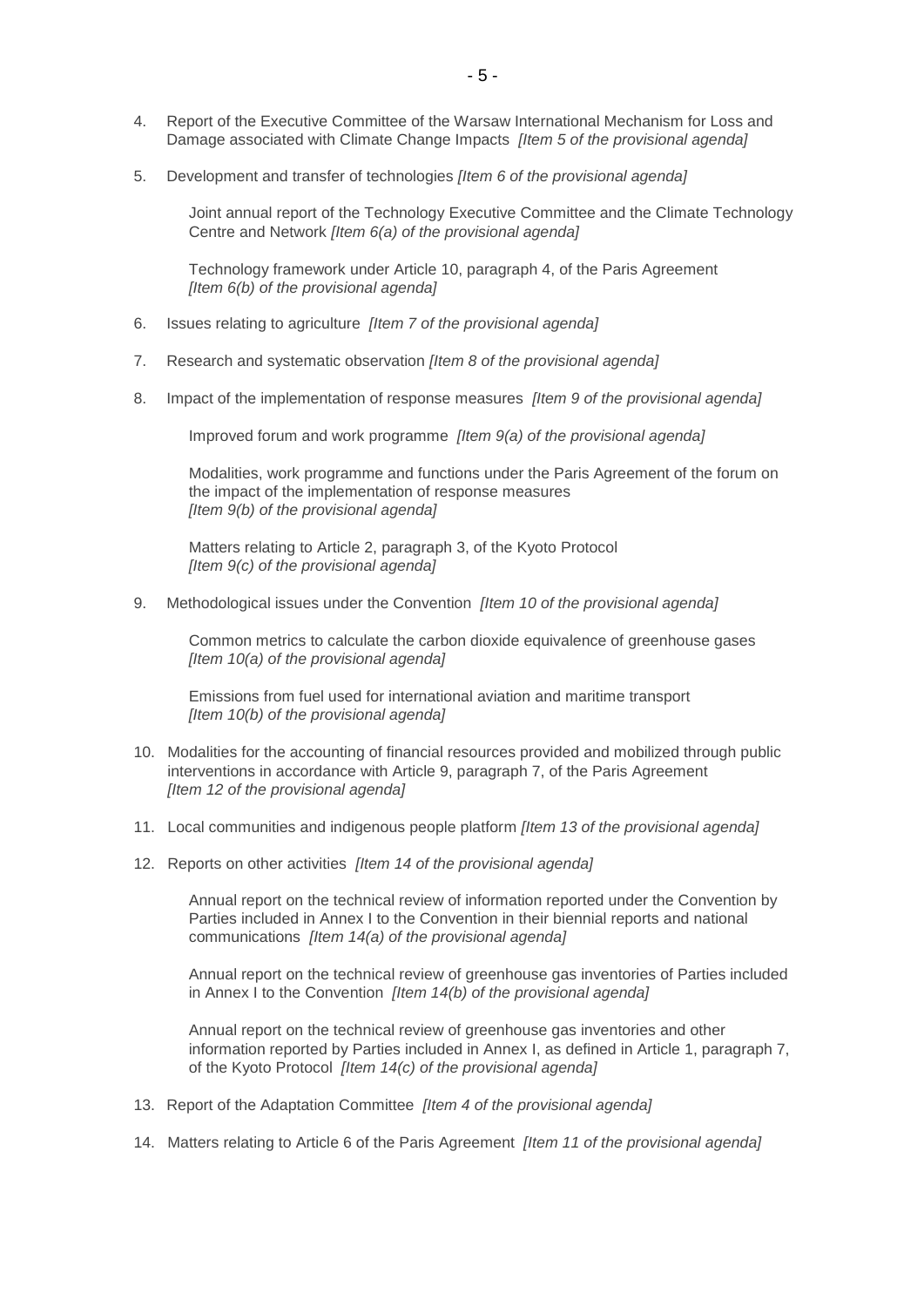Guidance on cooperative approaches referred to in Article 6, paragraph 2, of the Paris Agreement *[Item 11(a) of the provisional agenda]*

Rules, modalities and procedures for the mechanism established by Article 6, paragraph 4, of the Paris Agreement *[Item 11(b) of the provisional agenda]*

Work programme under the framework for non-market approaches referred to in Article 6, paragraph 8, of the Paris Agreement *[Item 11(c) of the provisional agenda]*

15. Other matters *[Item 15 of the provisional agenda]*

Click [here](http://unfccc.int/meetings/bonn_nov_2017/session/10380/php/view/documents.php#c) for the full SBSTA provisional agenda, all corresponding documents, and information on organizational matters relating to the SBSTA.

<span id="page-5-0"></span>Subsidiary Body for Implementation (SBI)

**15.00–17.00**



**Plenary Genf**

- 1. Opening of the session *[Item 1 of the supplementary provisional agenda]*
- 2. Organizational matters *[Item 2 of the supplementary provisional agenda]*

Adoption of the agenda *[Item 2(a) of the supplementary provisional agenda]*

Organization of the work of the session *[Item 2(b) of the supplementary provisional agenda]*

Multilateral assessment working group session under the international assessment and review process *[Item 2(c) of the supplementary provisional agenda]*

Facilitative sharing of views under the international consultation and analysis process *[Item 2(d) of the supplementary provisional agenda]*

Other mandated events *[Item 2(e) of the supplementary provisional agenda]*

Election of officers other than the Chair *[Item 2(f) of the supplementary provisional agenda]*

3. Reporting from and review of Parties included in Annex I to the Convention *[Item 3 of the supplementary provisional agenda]*

> Status of submission and review of second biennial reports from Parties included in Annex I to the Convention *[Item 3(a) of the supplementary provisional agenda]*

Compilation and synthesis of second biennial reports from Parties included in Annex I to the Convention *[Item 3(b) of the supplementary provisional agenda]*

Report on national greenhouse gas inventory data from Parties included in Annex I to the Convention for the period 1990–2015 *[Item 3(c) of the supplementary provisional agenda]*

4. Reporting from Parties not included in Annex I to the Convention *[Item 4 of the supplementary provisional agenda]*

> Information contained in national communications from Parties not included in Annex I to the Convention *[Item 4(a) of the supplementary provisional agenda]*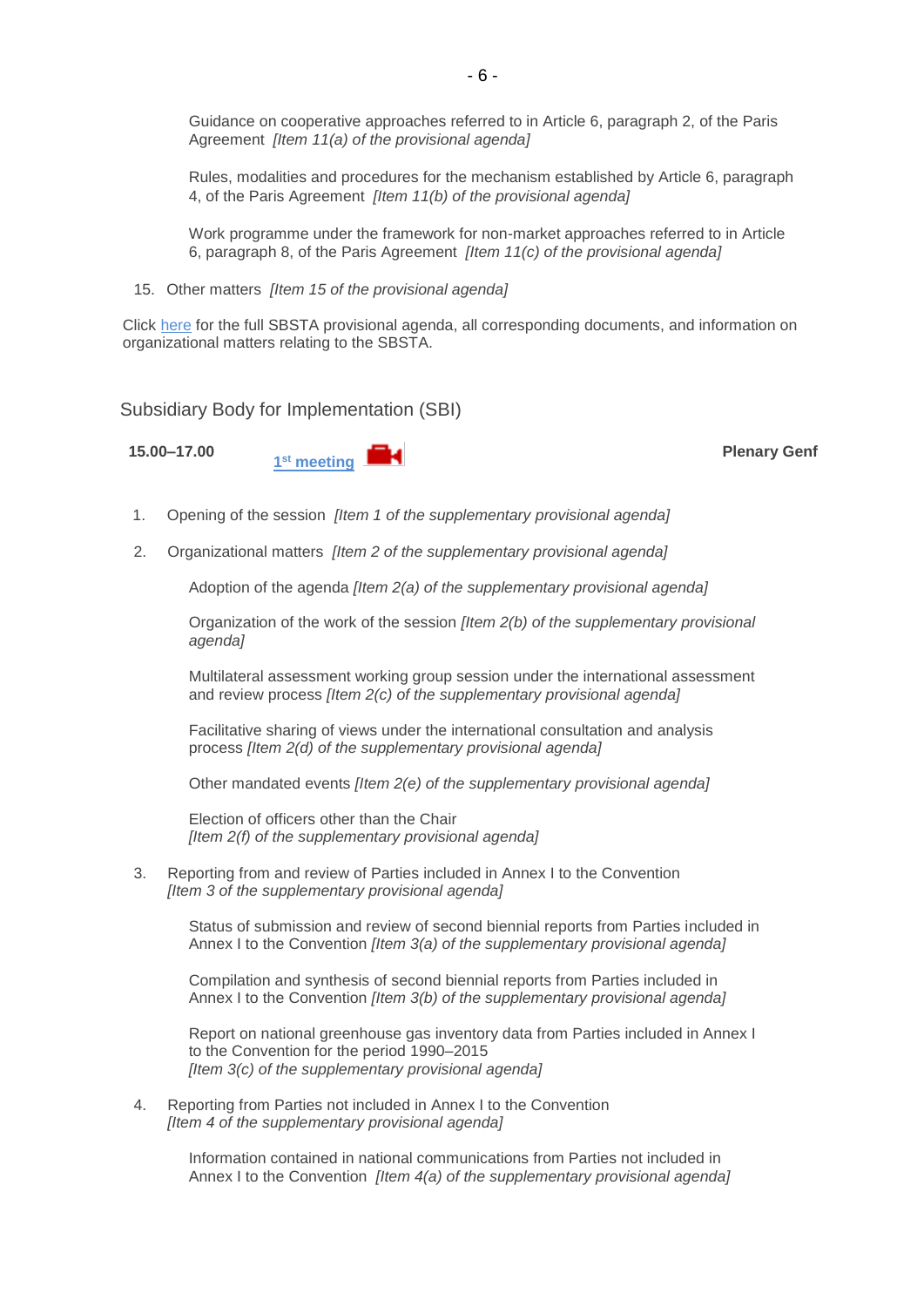Work of the Consultative Group of Experts on National Communications from Parties not included in Annex I to the Convention *[Item 4(b) of the supplementary provisional agenda]*

Provision of financial and technical support *[Item 4(c) of the supplementary provisional agenda]*

Summary reports on the technical analysis of biennial update reports of Parties not included in Annex I to the Convention *[Item 4(d) of the supplementary provisional agenda]*

- 5. Common time frames for nationally determined contributions referred to in Article 4, paragraph 10, of the Paris Agreement *[Item 5 of the supplementary provisional agenda]*
- 6. Development of modalities and procedures for the operation and use of a public registry referred to in Article 4, paragraph 12, of the Paris Agreement *[Item 6 of the supplementary provisional agenda]*
- 7. Development of modalities and procedures for the operation and use of a public registry referred to in Article 7, paragraph 12, of the Paris Agreement *[Item 7 of the supplementary provisional agenda]*
- 8. Matters relating to the mechanisms under the Kyoto Protocol *[Item 8 of the supplementary provisional agenda]*

Review of the modalities and procedures for the clean development mechanism *[Item 8(a) of the supplementary provisional agenda]*

Report of the administrator of the international transaction log under the Kyoto Protocol *[Item 8(b) of the supplementary provisional agenda]*

- 9. Coordination of support for the implementation of activities in relation to mitigation actions in the forest sector by developing countries, including institutional arrangements *[Item 9 of the supplementary provisional agenda]*
- 10. Matters relating to the least developed countries *[Item 10 of the supplementary provisional agenda]*
- 11. National adaptation plans *[Item 11 of the supplementary provisional agenda]*
- 12. Report of the Adaptation Committee *[Item 12 of the supplementary provisional agenda]*
- 13. Report of the Executive Committee of the Warsaw International Mechanism for Loss and Damage associated with Climate Change Impacts *[Item 13 of the supplementary provisional agenda]*
- 14. Development and transfer of technologies *[Item 14 of the supplementary provisional agenda]*

Joint annual report of the Technology Executive Committee and the Climate Technology Centre and Network *[Item 14(a) of the supplementary provisional agenda]*

Poznan strategic programme on technology transfer *[Item 14(b) of the supplementary provisional agenda]*

15. Matters relating to climate finance *[Item 15 of the supplementary provisional agenda]*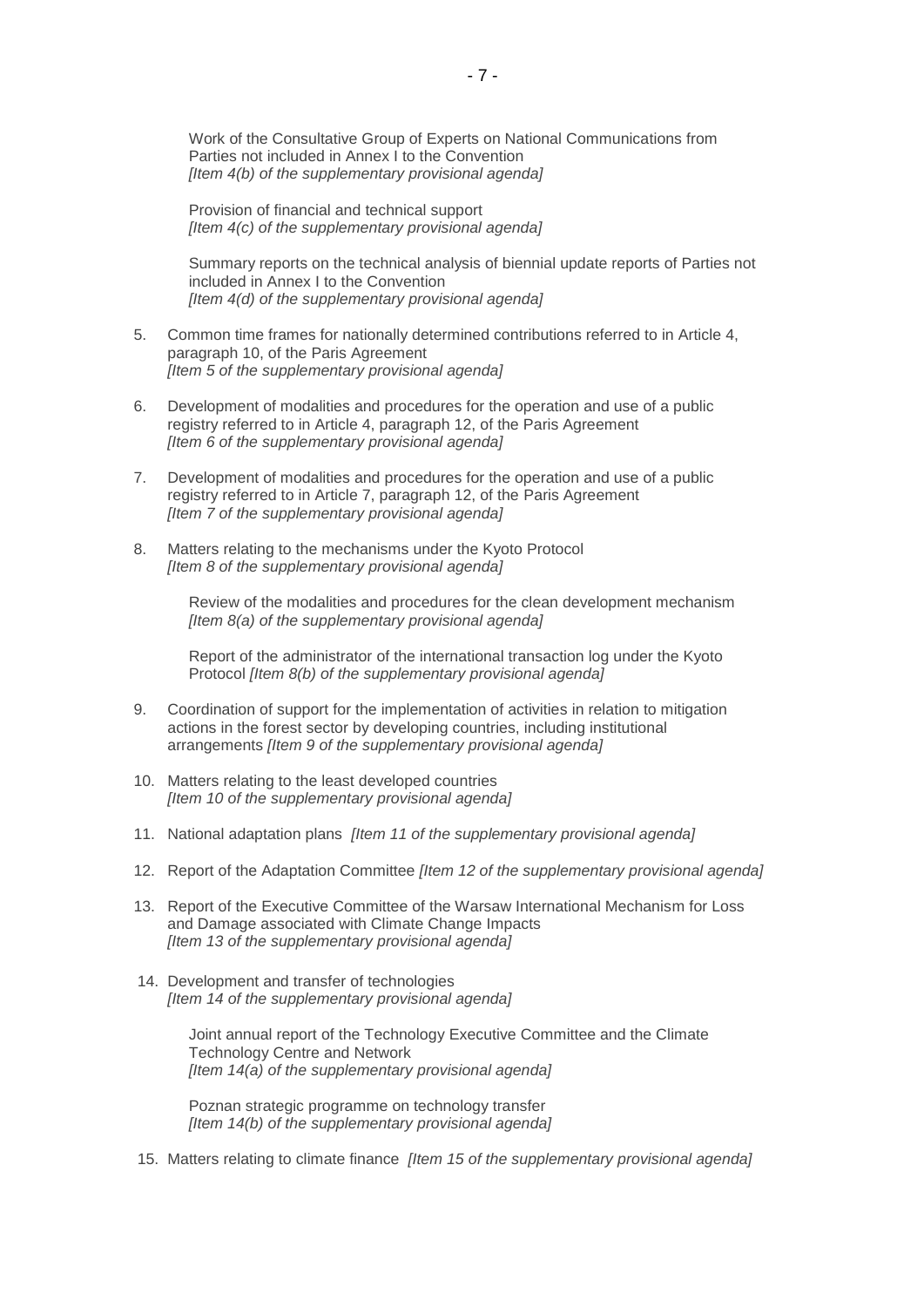Review of the functions of the Standing Committee on Finance *[Item 15(a) of the supplementary provisional agenda]*

Third review of the Adaptation Fund *[Item 15(b) of the supplementary provisional agenda]*

16. Matters relating to capacity-building *[Item 16 of the supplementary provisional agenda]*

Capacity-building under the Convention *[Item 16(a) of the supplementary provisional agenda]*

Annual technical progress report of the Paris Committee on Capacity-building *[Item 16(b) of the supplementary provisional agenda]*

Capacity-building under the Kyoto Protocol *[Item 16(c) of the supplementary provisional agenda]*

17. Impact of the implementation of response measures *[Item 17 of the supplementary provisional agenda]*

> Improved forum and work programme *[Item 17(a) of the supplementary provisional agenda]*

Modalities, work programme and functions under the Paris Agreement of the forum on the impact of the implementation of response measures *[Item 17(b) of the supplementary provisional agenda]*

Matters relating to Article 3, paragraph 14, of the Kyoto Protocol *[Item 17(c) of the supplementary provisional agenda]*

Progress on the implementation of decision 1/CP.10 *[Item 17(d) of the supplementary provisional agenda]*

- 18. Ways of enhancing the implementation of training, public awareness, public participation and public access to information so as to enhance actions under the Paris Agreement *[Item 18 of the supplementary provisional agenda]*
- 19. Report on activities related to Action for Climate Empowerment *[Item 19 of the supplementary provisional agenda]*
- 20. Gender and climate change *[Item 20 of the supplementary provisional agenda]*
- 21. Administrative, financial and institutional matters *[Item 21 of the supplementary provisional agenda]*

Budget performance for the biennium 2016–2017 *[Item 21(a) of the supplementary provisional agenda]*

Audit report and financial statements for 2016 *[Item 21(b) of the supplementary provisional agenda]*

Programme budget for the biennium 2018-2019 *[Item 21(c) of the supplementary provisional agenda]*

Other budgetary financial matters *[Item 21(d) of the supplementary provisional agenda]*

22. Other matters *[Item 22 of the supplementary provisional agenda]*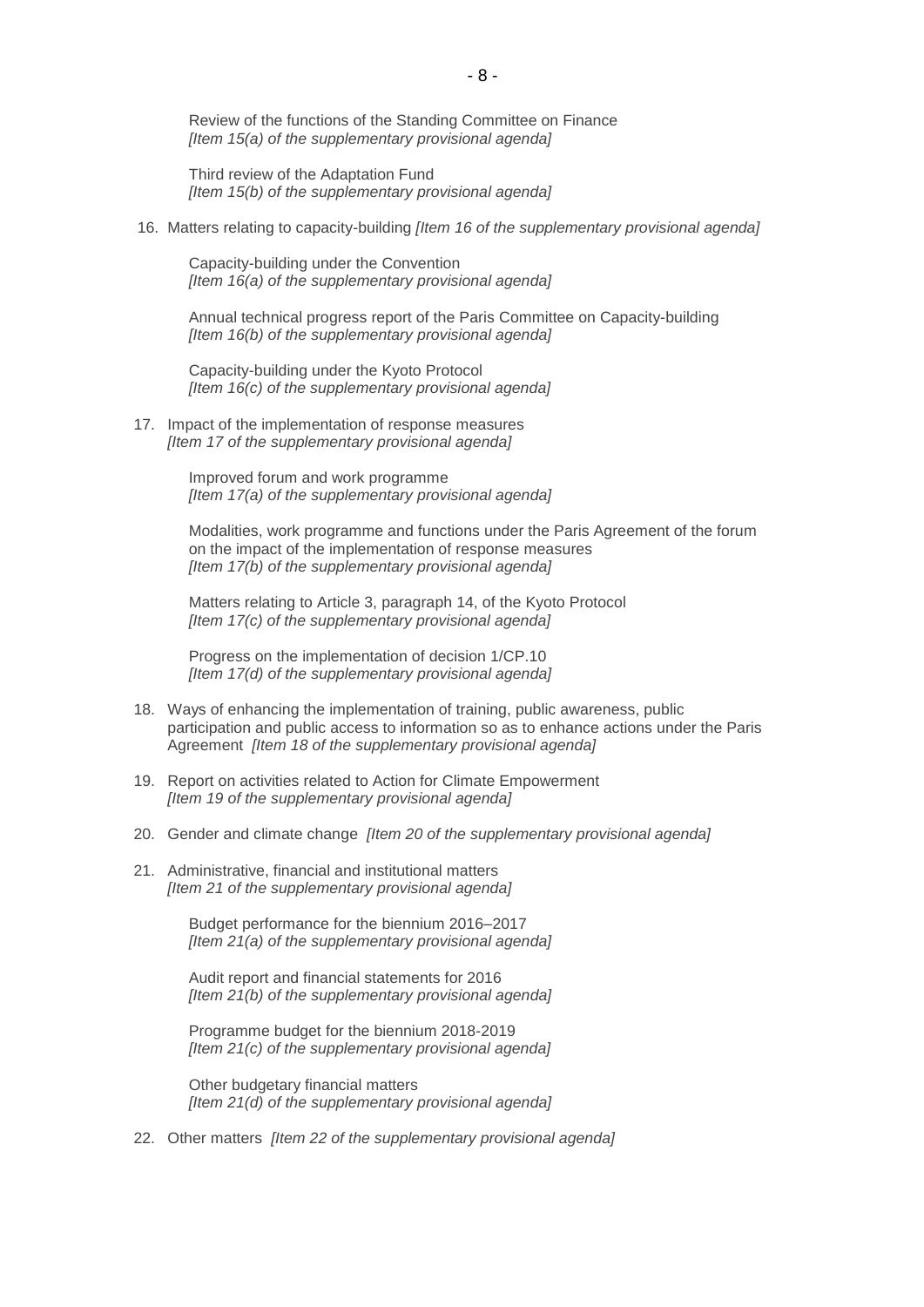Click [here](http://unfccc.int/meetings/bonn_nov_2017/session/10379/php/view/documents.php#c) for the full SBI supplementary provisional agenda, all corresponding documents, and information on organizational matters relating to the SBI.

<span id="page-8-0"></span>Joint plenary meeting of the Subsidiary Body for Scientific and Technological Advice (SBSTA) and the Subsidiary Body for Implementation (SBI)

**To start upon completion of the opening of the SBI**

**2 nd [meeting of the SBSTA and](http://unfccc.cloud.streamworld.de/ondemand)**  К **2 nd [meeting of the SBI](http://unfccc.cloud.streamworld.de/ondemand)**

**Plenary Genf**

Click [here](http://unfccc.int/meetings/lima_dec_2014/session/8531/php/view/documents.php) for the full **SBSTA[/SBI](http://unfccc.int/meetings/bonn_nov_2017/session/10379/php/view/documents.php#c)** provisional agenda and all corresponding documents.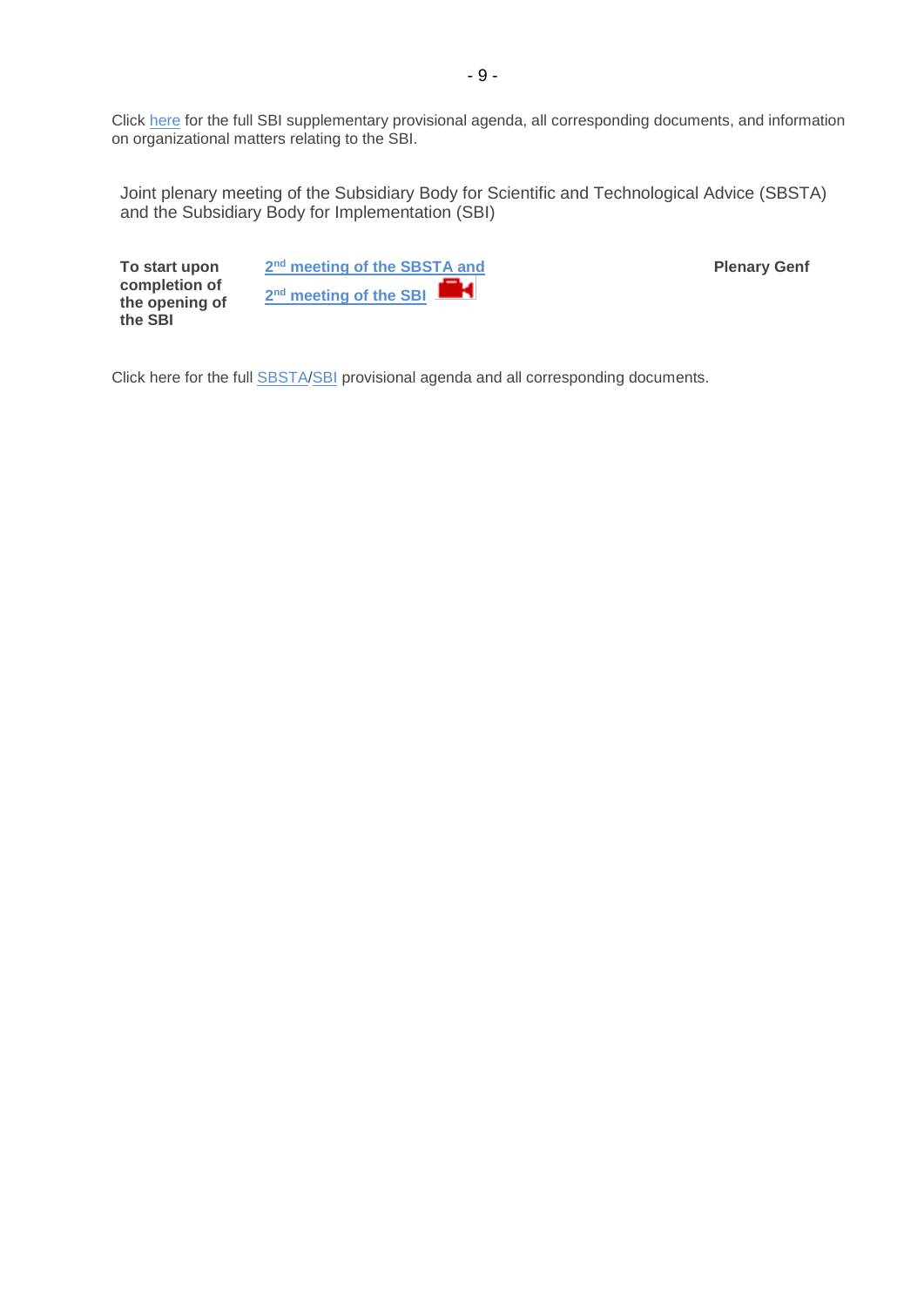# **OPEN MEETINGS**

# <span id="page-9-0"></span>Special meetings and events

| Time               | Title/Theme                                              | Venue           |
|--------------------|----------------------------------------------------------|-----------------|
| $08.00 -$<br>10.00 | APA round table on Agenda item 7                         | Room            |
| $13.00 -$<br>15.00 | For further information on the event, please click here. | Rakiraki        |
|                    | APA round table on Agenda item 3                         |                 |
| $14.00 -$<br>18.00 | For further information on the event, please click here. | Chamber<br>Hall |

# <span id="page-9-2"></span>UNFCCC and related events

| 13.15–14.45 <b>UNFCCC</b> (Contact: Mr. Niclas Svenningsen): CDM: Driving mitigation and<br>sustainable development now and beyond 2020                                   | Meeting Room 9<br>(Bonn Zone) |
|---------------------------------------------------------------------------------------------------------------------------------------------------------------------------|-------------------------------|
| 13.15–14.45 UNFCCC (Contact: Mr. Alejandro Kilpatrick): Work of the Paris Committee Meeting Room 4<br>on Capacity-building in implementing its rolling workplan 2017-2019 | (Bonn Zone)                   |

Click [here](https://seors.unfccc.int/seors/reports/events_list.html?session_id=COP23) for further information on today's UNFCC and related side events.

# **CLOSED MEETINGS**

# <span id="page-9-1"></span>Groups other than the Convention and Protocol Bodies

Please note that this schedule of daily meetings of groups other than the Convention and Protocol bodies will not be reprinted during the session. Participants are kindly requested to retain their copies of this document, and to consult the CCTV monitors for changes or updates.

| 08.00-09.00 | African Group                           | <b>Chamber Hall</b>                |
|-------------|-----------------------------------------|------------------------------------|
| 08.00-09.00 | <b>Small Islands Developing States</b>  | Nairobi 1-3                        |
| 09.00-10.00 | <b>Environmental Integrity Group</b>    | Kleiner Saal                       |
| 09.00-10.00 | Group of 77 and China                   | Chamber Hall                       |
| 13.00-14.00 | Arab Group                              | Santiago de Chile                  |
| 13.00-14.00 | <b>Coalition for Rainforest Nations</b> | Tokio 1-2                          |
| 13.00-14.00 | <b>Least Developed Countries</b>        | <b>AH Upper</b><br>Conference Room |
| 14.00-15.00 | Group of 77 and China                   | <b>Plenary Genf</b>                |
| 18.00-19.00 | African Group                           | Nairobi 1-3                        |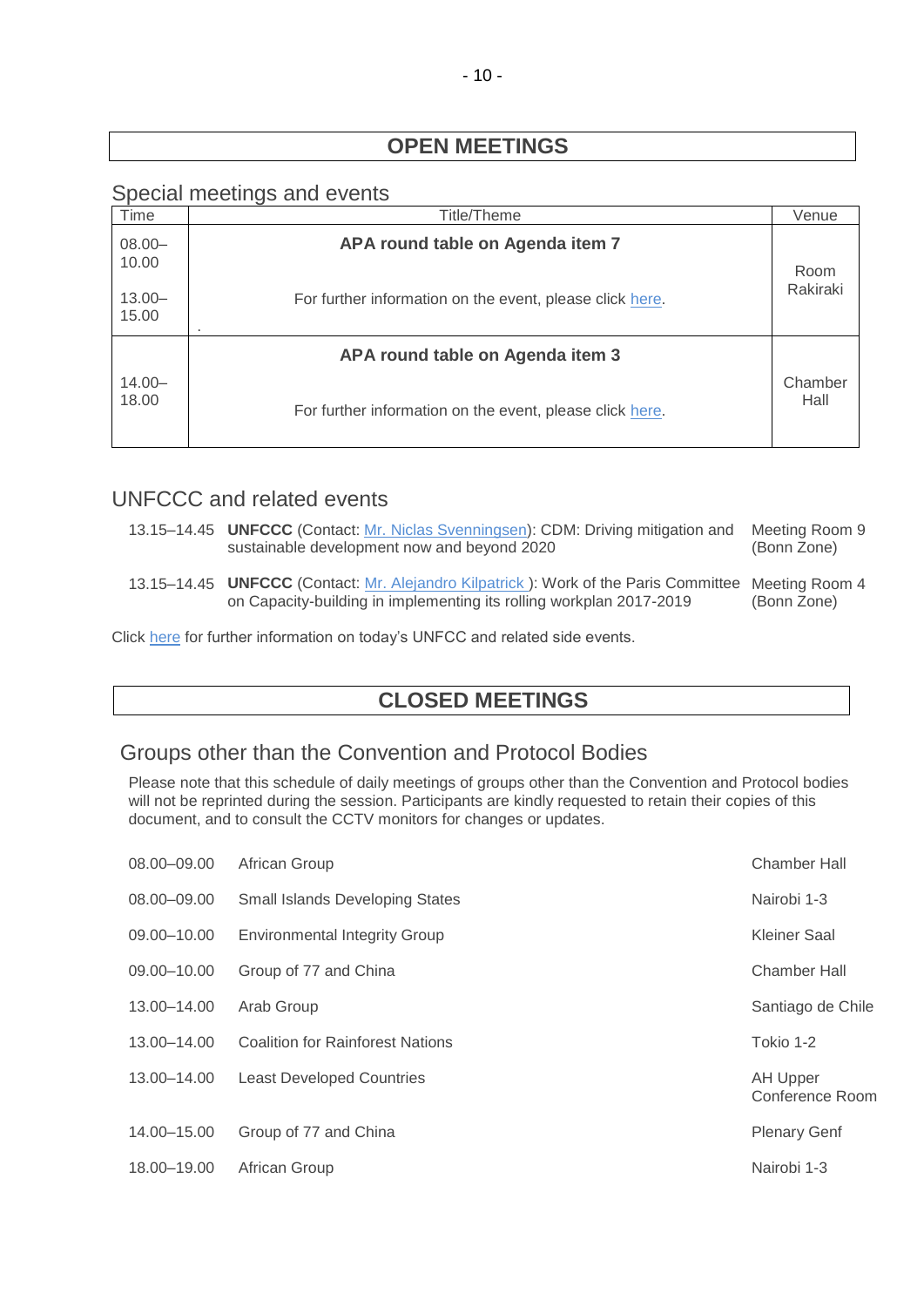| 18.00-19.00 | ALBA Group                             | LE 2112                     |
|-------------|----------------------------------------|-----------------------------|
| 18.00-19.00 | <b>Small Islands Developing States</b> | Bangkok                     |
| 19.00-20.00 | <b>Least Developed Countries</b>       | AH Upper<br>Conference Room |
| 19.00–20.00 | Like-Minded Developing Countries       | Nairobi 4                   |

# <span id="page-10-0"></span>Meetings of observer organizations

Please note that this schedule of daily meetings of observer organizations will not be reprinted during the session. Participants are kindly requested to retain their copies of this document, and to consult the CCTV monitors for changes or updates.

| 08.30-09.30 | Local government and municipal authorities (LGMA)                     | Cities and<br><b>Regions Pavilion</b><br>(Bonn Zone) |
|-------------|-----------------------------------------------------------------------|------------------------------------------------------|
| 09.00-10.00 | Business non-governmental organizations (BINGOs)                      | Meeting Room 11<br>(Bonn Zone)                       |
| 09.00-10.00 | Farmers non-governmental organizations (Farmers)                      | Meeting Room 4<br>(Bonn Zone)                        |
| 09.00-10.00 | Indigenous peoples organizations (IPOs)                               | De Brum                                              |
| 09.00-10.00 | Research and independent non-governmental organizations (RINGOs)      | Taveuni                                              |
| 09.00-10.00 | Trade union non-governmental organizations (TUNGOs)                   | Meeting Room 9<br>(Bonn Zone)                        |
| 09.00-10.00 | Women and gender non-governmental organizations<br>(Women and Gender) | Meeting Room 3<br>(Bonn Zone)                        |
| 09.00-10.00 | Youth non-governmental organizations (YOUNGOs)                        | Meeting Room 10<br>(Bonn Zone)                       |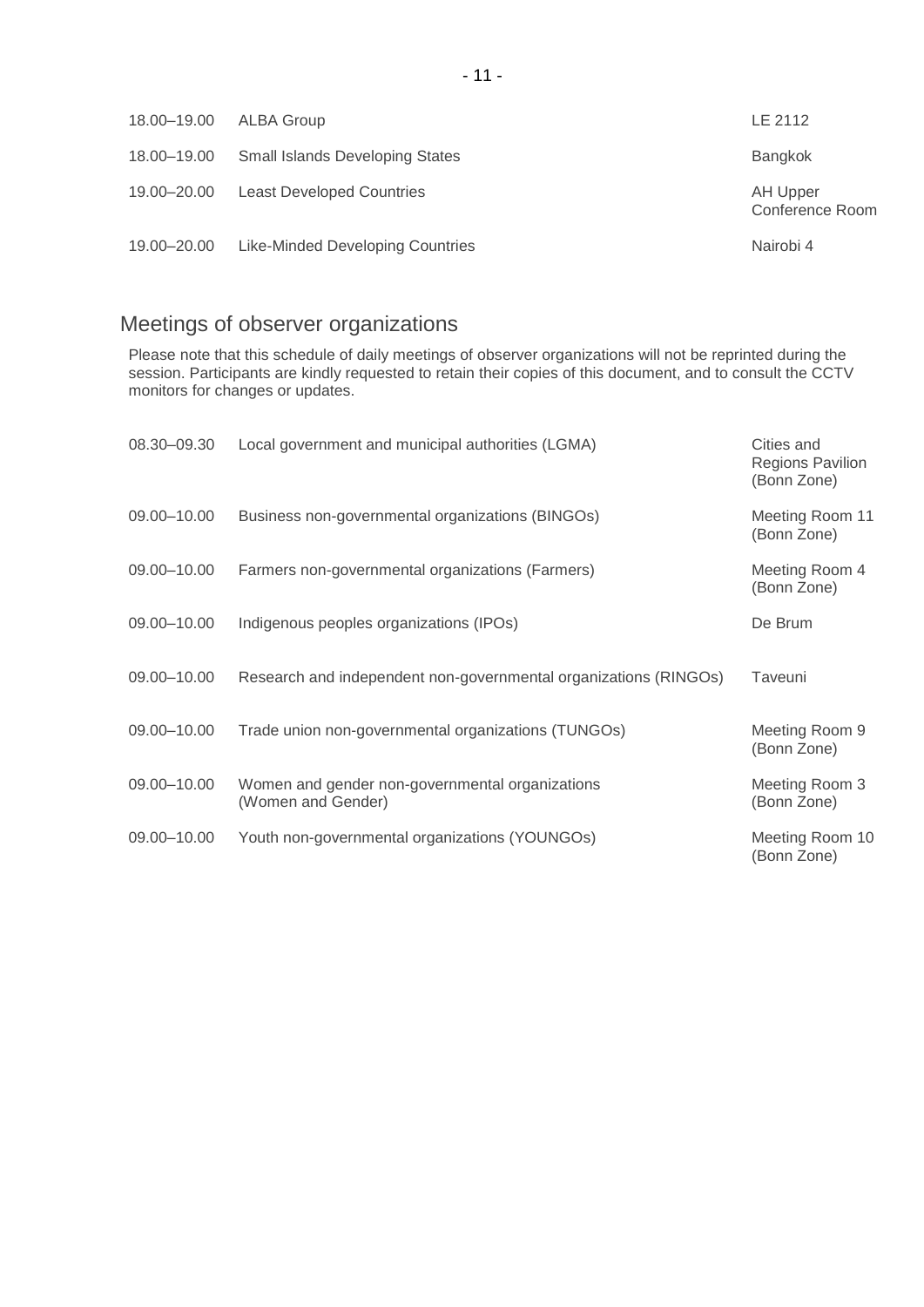# **FORTHCOMING MEETINGS AND EVENTS**

| <b>Time</b>                         | <b>Title/Theme</b>                                                                                                                                                                                                                                                                                          | <b>Contact</b>                                                  | Venue            |
|-------------------------------------|-------------------------------------------------------------------------------------------------------------------------------------------------------------------------------------------------------------------------------------------------------------------------------------------------------------|-----------------------------------------------------------------|------------------|
|                                     | <b>Special event:</b><br>International aviation and maritime transport                                                                                                                                                                                                                                      | Davor Vesligaj<br><dvesligaj@unfccc.int></dvesligaj@unfccc.int> |                  |
| Tue, 7<br>Nov<br>$13.15 -$<br>14.45 | The event will showcase recent efforts, specific<br>actions and progress by ICAO and IMO in addressing<br>GHG emissions, and provide an opportunity for Parties<br>to seek clarifications on key concepts and technical<br>elements of actions.<br>For further information on the event, please click here. |                                                                 | Room<br>Montreal |

# **ANNOUNCEMENTS**

#### <span id="page-11-0"></span>**Service quality survey on the COP 23 meetings**

In an on-going effort to improve UN conference organization, the Division of Conference Management (DCM) of the United Nations Office at Geneva has prepared a survey for our meeting. All conference participants are invited to take the survey concerning the quality of conference services provided at COP 23 via [this](http://conf.unog.ch/dcmsurvey) link.

The secretariat encourages all delegates and attendees to participate in the survey as it will only take approximately 5 minutes. Your feedback on the quality of conference servicing at this meeting is important to DCM in their efforts to provide more efficient and effective meetings.

#### **Drinking water and free distribution of reusable bottles**

Water dispensers available throughout the conference venue may be used with reusable bottles that will be distributed to all registered participants free of charge at the Information Desks at the Bula and Bonn Zones.

# **Welcome Reception on the occasion of COP 23/CMP 13/CMA1-2**

On behalf of the Federal Minister for the Environment, Nature Conservation, Building and Nuclear Safety Her Excellency Ms. Barbara Hendricks and the President of COP 23/CMP 13/CMA 1.2, His Excellency Frank Bainimarama, all COP23 participants are invited to an Evening Reception on 6th of November in the Bonn Zone.

The reception will begin at 18.30 p.m., with an official welcome from Minister Hendricks, the President of COP 23/CMP 13/CMA 1.2, and UNFCCC Executive Secretary Patricia Espinosa at 19.00 p.m. Music from Fiji and Germany will enrich the evening.

All conference participants (delegation members, observer, media etc.) are welcome to join Minister Hendricks, the COP President and the UNFCC Executive Secretary at the reception. Please note that you will need your conference participant badge to get into the Bonn Zone.

# **Location and Transport**

During COP23, the Bonn Zone will accommodate climate action events including high-level events, side events, exhibits and media activities as well as delegation pavilions. To get to Bonn Zone, please

- use the emission free "Rheinaue shuttle" between Bula Zone and Bonn Zone,
- use the CleanShuttle service between train stop "UN Campus", tram stop, "Heussallee", WorldCCBonn and Bonn Zone, exit "Rheinaue Hauptzugang",
- use the tram U 66 or 68, exit "Rheinaue",
- take one of the 600 free to hire bicycles, or
- walk (distance between Bula Zone and Bonn Zone approx. 1.2 km)

Public transport (free of charge with your participant badge) and shuttle services are still running after the end of the Welcome Reception (around 22.00 p.m.)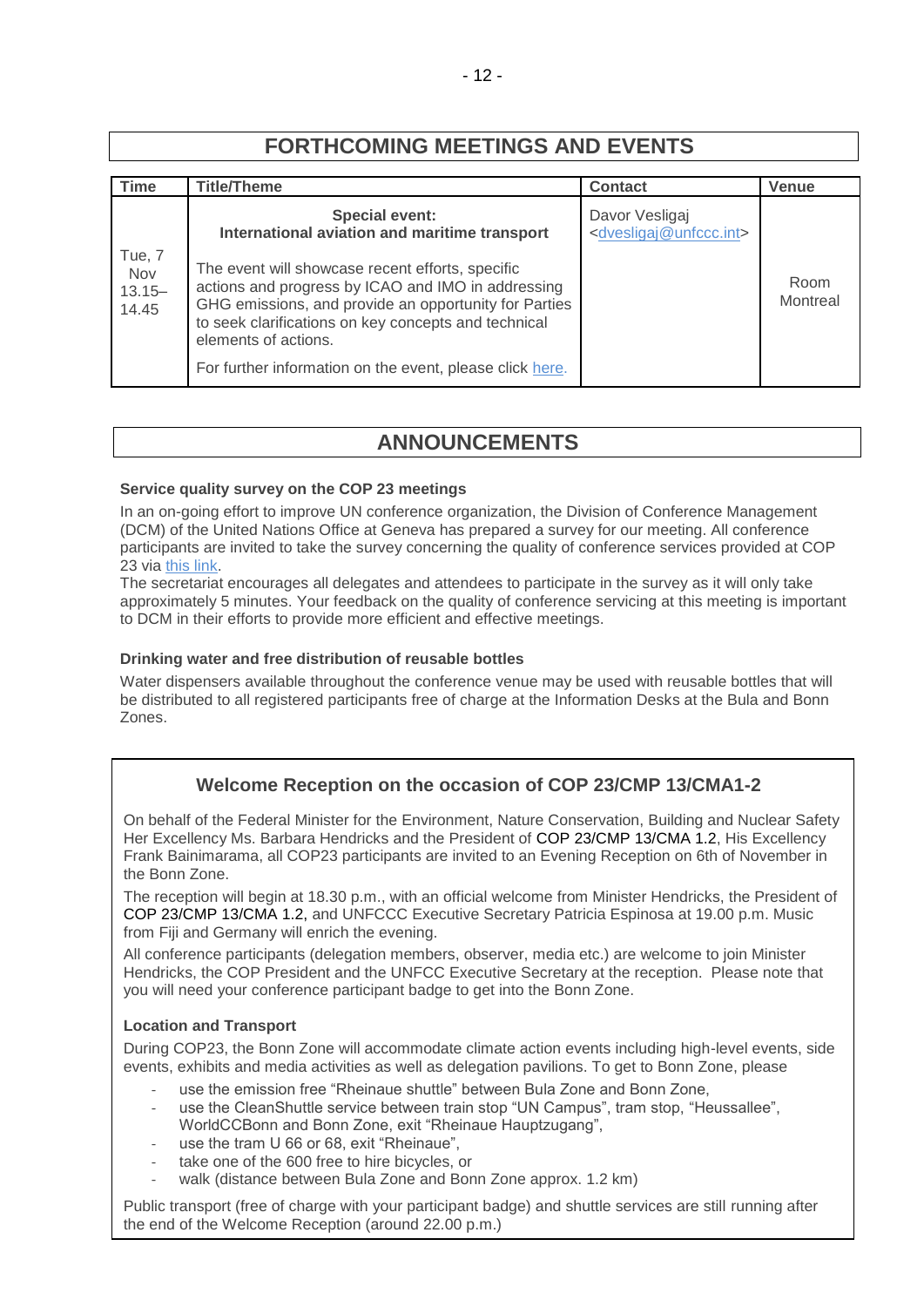# **USEFUL INFORMATION**

# **Election of officers of bodies under the Convention, the Kyoto Protocol and the Paris Agreement**

Please consult the [UNFCCC elections website](http://unfccc.int/6558.php) for the latest information on the elections to be held during the 2017 Bonn Climate Change Conference.

#### **Side events and exhibits**

The [schedule of side events](https://seors.unfccc.int/seors/reports/events_list.html?session_id=COP23) and a [list of the exhibits](https://seors.unfccc.int/seors/reports/exhibits_list.html?session_id=COP23) is available in electronic form only. Please consult the CCTV monitors for changes or updates. Side events and exhibits are both located in the "Bonn Zone".

The side events are organized under the common theme "Accelerating implementation of the Paris Agreement" and are clustered in three categories: Enhancing ambition, Promoting implementation, and Providing support to developing countries.

The side events are broadcast live on [YouTube](https://www.youtube.com/channel/UCSbUPgmmKUTzRmspKM9DpuQ?view_as=subscriber) through Google Hangouts On Air. Online audiences can listen in, watch the presentations and pose questions to the panel.

#### **Other events and activities**

Information on today's other events (*non-official side events inside (i.e, national pavillons) and outside the conference premises)* and publicity activities/media actions during the day are available [here.](https://seors.unfccc.int/seors/reports/events_list.html?session_id=CEvents)

# **Climate Change Resources Corner (CCRC)**

Parties and admitted observer organizations without an exhibit are welcome to display their visual electronic Materials (videos, slideshows, etc.) on the CCRC screens, located in the side events and exhibits hall. To make use of this option, please send a request to  $\leq$ see @unfccc.int>.

# **Press briefings**

The live daily schedule of press briefings is available [here.](https://grandreserva.unfccc.int/grandreserva/public/schedule?time=2017%2F11%2F06&conference_id=70&meeting_type=145&body=&webcast=0) Please consult the CCTV monitors for changes or updates.

# **Web coverage and daily reports of the COP 23/CMP 13 meetings**

The following organizations kindly provide daily web coverage, daily reports and a summary and analysis of the COP 23/CMP 13 meetings on their webpages:

[TWN](http://www.twn.my/) (by TWN) [ECO](http://www.climatenetwork.org/event/cop-23) (by CAN) [ENB](http://enb.iisd.org/climate/cop23/) (by IISD)

# **Document Services**

Participants will be able to access and read documents prepared for and during the session in the following ways:

 **Electronically** 

 **Print** 

- via the **UNFCCC** website (save them to your device for added convenience!)
- by requesting printed copies from Document Services at the Documents Counter
- via the "Negotiator App", available in the [Google](https://play.google.com/store/apps/details?id=unfccc.negotiator) and [iTunes](https://itunes.apple.com/app/negotiator/id568085923?ls=1&mt=8) stores

# **List of participants**

The provisional list of registered participants (COP23.PLOP) is available [here](http://unfccc.int/resource/docs/2017/cop23/eng/PLOP.pdf). Amendments should be given to Ms. Eva Kulage at the registration counter or, preferably, sent by email to [<ekulage@unfccc.int>](mailto:ekulage@unfccc.int) by noon, at the latest, on Wednesday, 15 November 2017.

#### **List of speakers for the High level segment**

The provisional speakers list for the High level segment will be published on the UNFCCC website in due course. Please submit corrections to [<copprotocol@unfccc.int](mailto:copprotocol@unfccc.int)>.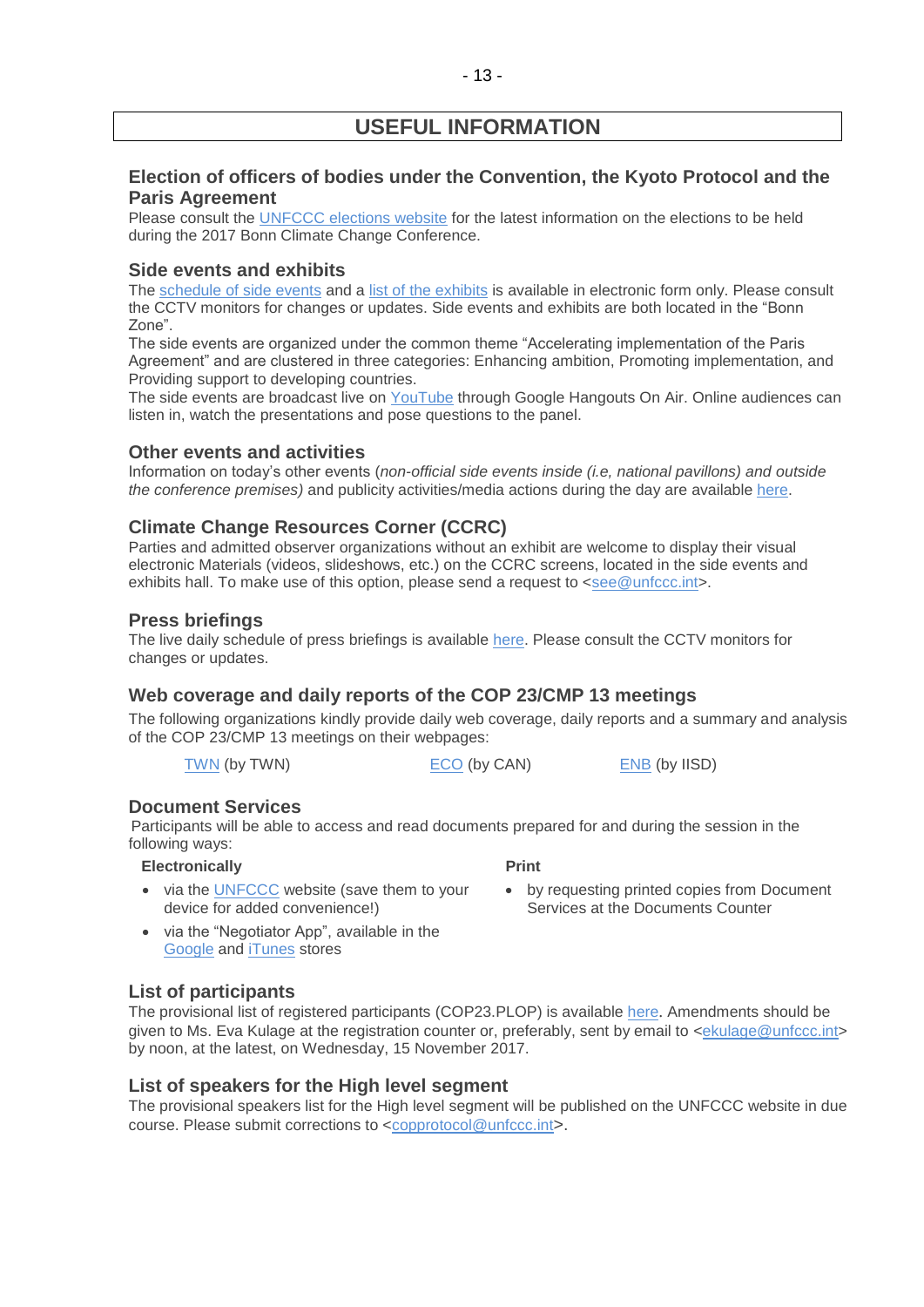# **Logistical information**

Logistical information can be found on the [COP 23 Information Hub](http://newsroom.unfccc.int/cop23bonninformationhub/) and on the Information for [participants website.](https://cop23.unfccc.int/info-a-z) Information includes: venue maps, transportation; availability of meeting rooms; media centre and press facilities; facilities for observer organizations; prayer rooms; distributing publications; lost and found, etc.

#### **Transportation**

The Bonn region is well connected through public transportation, with trains, metros/ trams and buses running at short intervals. By courtesy of the State of North-Rhine Westphalia and the German Federal Government, transportation by bus, tram, metro and regional trains (RB, RE) will be free of charge in Bonn, Cologne and in-between, including the Ahr valley ("expanded VRS area"), for all registered participants in the two-week sessional period.

Detailed information on public transportation to and the shuttle service on the conference site can be found [here.](http://newsroom.unfccc.int/cop23bonninformationhub/cop23-information-hub-accommodation-and-transport/)

#### **Medical and Security emergencies**

For medical emergencies, please contact the Medical Centre, located in the emergency room in the corridor opposite to the restaurant area of Bula 3.

**On-site First Aid:** +49 228 9267 - 3997 / 3998 / 3999

For other emergencies, please contact United Nations security staff (wearing either a United Nations uniform or an armband), the information desk on the ground floor of the main building, or call:

**On-site Security Duty Officer:** +49 228 9267 - 3997 / 3998 / 3999

Outside the premises of the World Conference Center Bonn, call the following numbers for assistance

**Police: 110 Emergency doctor / ambulance: 112 Fire brigade: 112**

#### **Zero tolerance towards harassment**

The UNFCCC Secretariat and COP 23 organizers have a zero tolerance for any form of harassment, including sexual harassment, and will deal with such complaints promptly. We encourage reporting of any incident either directly to any badged UN Department of Safety and Security (UNDSS) officer, or by calling UNDSS on +49 228 926 73999 at any time.